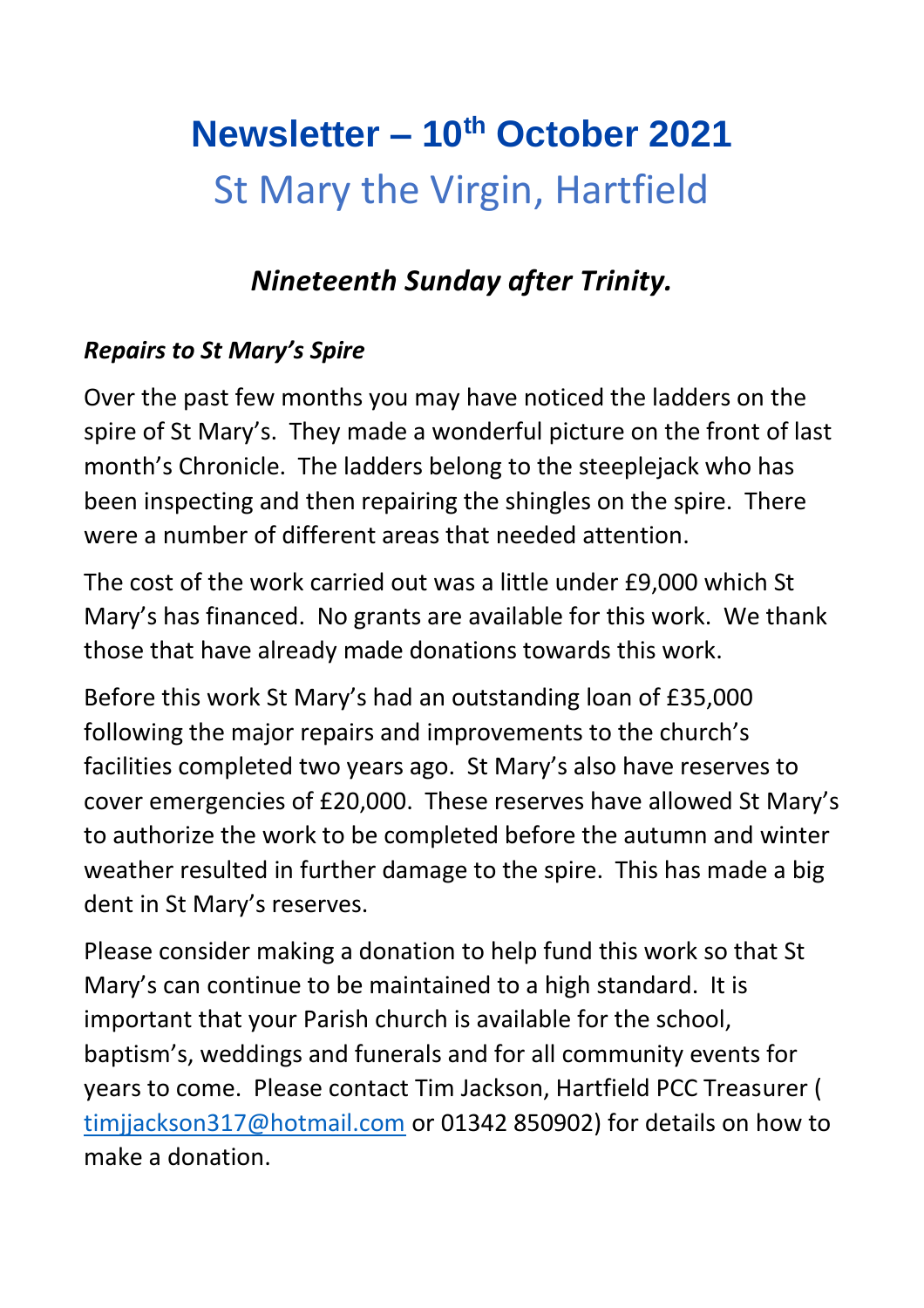# *A summary update from our Vision morning which was facilitated for us by Canon Rev Rob Dillingham*

St Marys have been asked to produce a realistic Mission Action Plan for our church and community

### **Inward**

Developing Home Groups to study the bible and have an opportunity to share with each other. There are currently two homegroups established with about 24 people signed up. The current study is looking at Paul's letter to the Philippians.

### **Prayer**

Prayer meetings happen every Monday and Tuesday 8.30-9am in St Mary's Church. Everyone welcome.

### **School**

A school covenant has been signed to work more closely with the church and community. If you would like to volunteer to help in the school or attend the weekly Collective Worship services, please let me know. Every Wednesday at St Mary's 9.30-10am.

### **Upward**

Looking at our current Sunday patterns of worship. These will remain the same for the time being with occasional 8am BCP Holy Communion.

### **Much discussion was had around our children and youth work.**

Sunday Discoverer's has commenced with a team of 5 planning and leading. This is for our age 3-8 year olds on  $1<sup>st</sup>$  and  $3<sup>rd</sup>$ Sundays.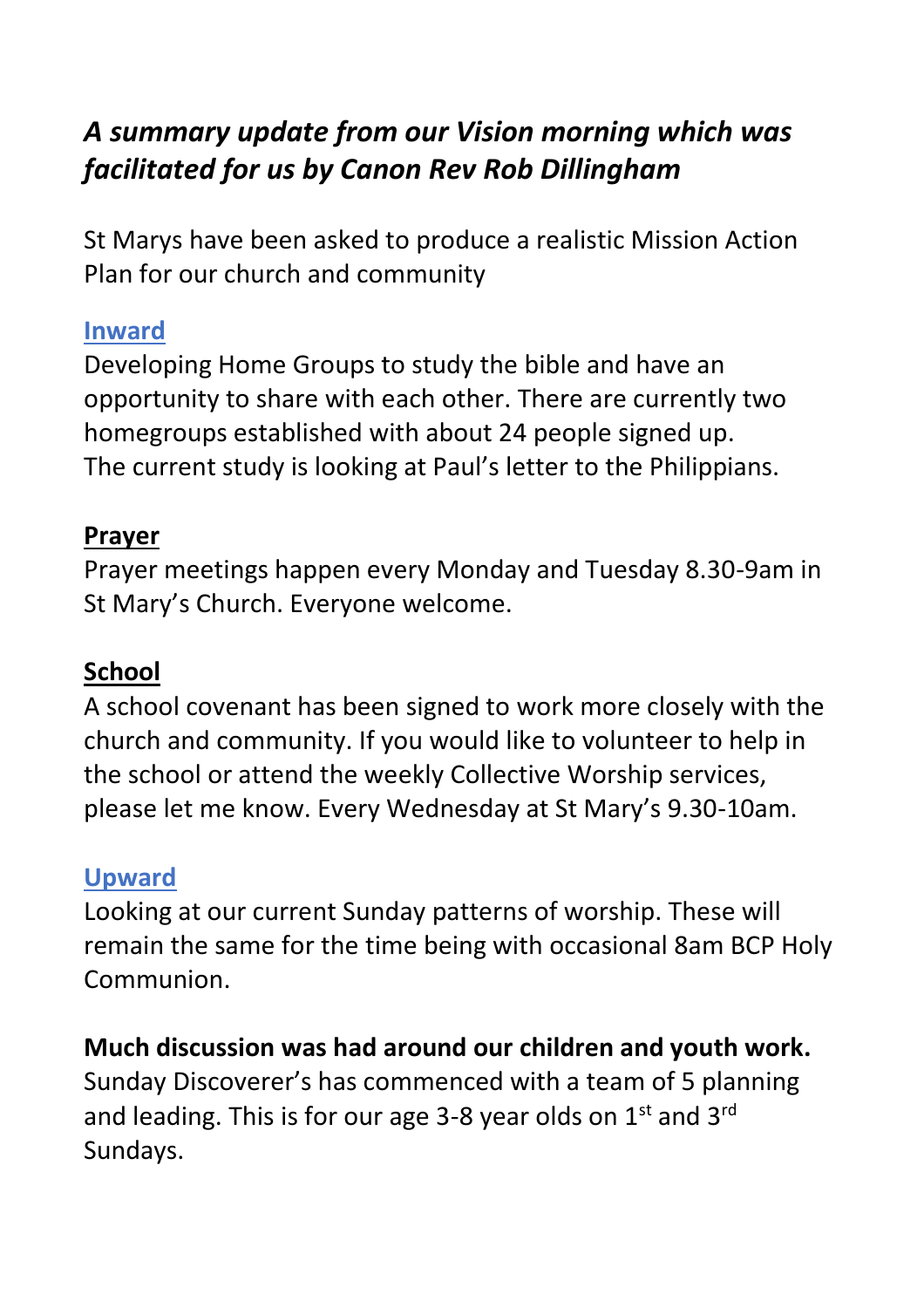It was agreed we would continue with a once a month connect@6. This will be led by Kate Dillingham at the Rectory with bible study and a meal. For year 6 upwards.

We need to look at holding other events throughout the year to engage our young people.

It was felt there was a need for a 'drop in' community youth group each week. This is under discussion.

Sunday Team's. These were established last year and work well for our Sunday morning worship. The hope is to recruit a few more to join a team to enable the welcome, prayers, readings and gift of hospitality and worship to be shared.

### **Finally, Outward**

How were we engaging with our community? We have re-launched our café on the 1<sup>st</sup> and 3<sup>rd</sup> Thursday 2-4pm. We could do with more people to help set up, serve and bake. This is a great opportunity to welcome people into the church. Please let Joanne or Linda know if you are able to help in some way.

Events such as The Live Nativity were seen as a priority. A date has been set to meet up and plan but we would love to have a team to set up, make soup and welcome on the night. The date of this years event is Friday 17<sup>th</sup> December at 6pm.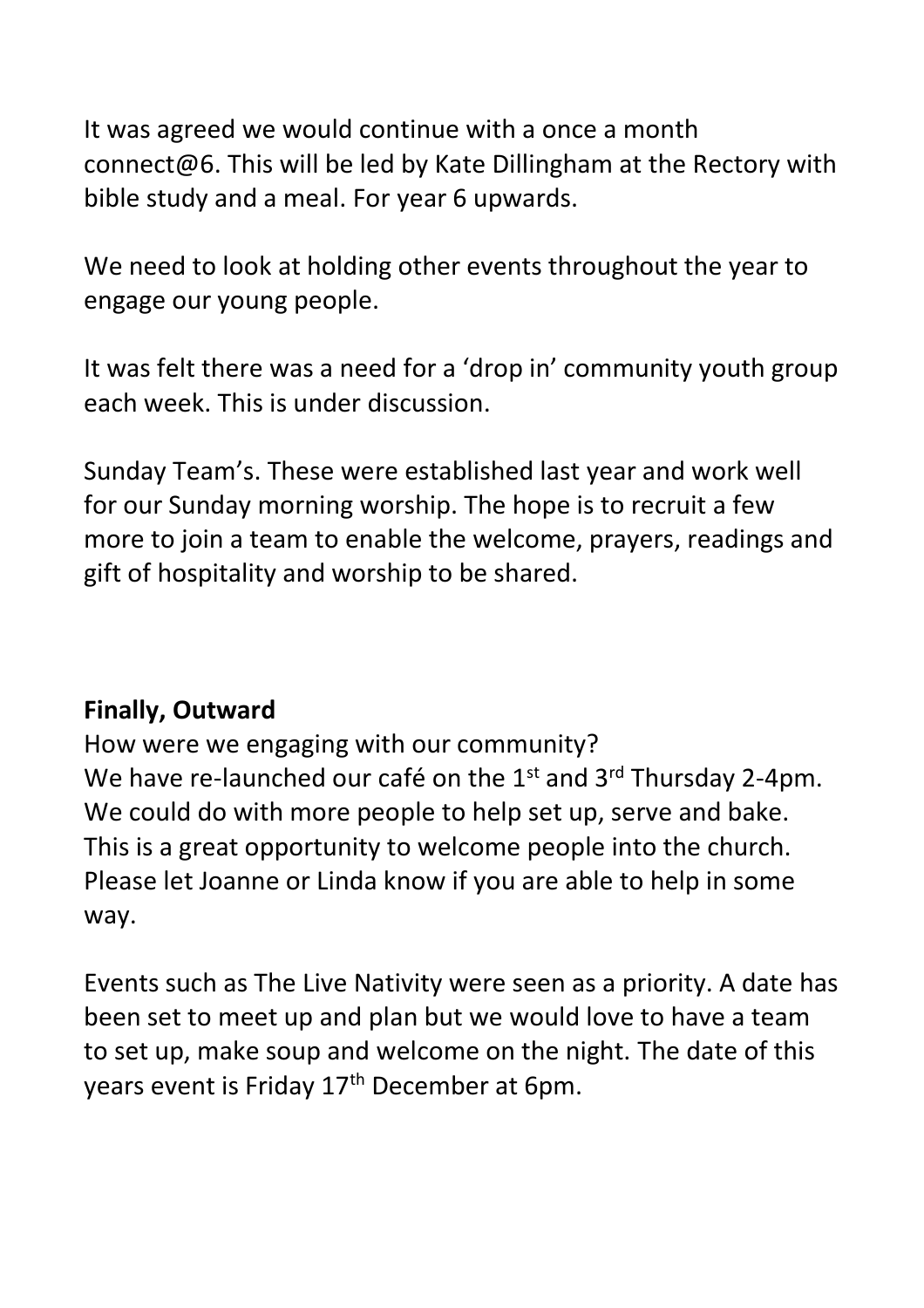### **Open the Book.**

Is a wonderful provision for bringing the bible to life for St Mary's School. We would like to re-establish Open the Book once a month, to perform some dramatic readings from the bible. If you are interested in finding out more, please let Rev Julie know.

### **Toddler Group.**

For many years, St Mary's hosted a toddler group. We would like to launch a toddler group to 'piggy back' the cafe on the  $1<sup>st</sup>$  and  $3<sup>rd</sup>$ Thursday and use the church with a small team on the  $2^{nd}$  and  $4^{th}$ Thursday. We would like to launch this after October half term. This appears to be a priority for the village. We have had discussions with Hartfield Playschool and they are very supportive and will come up once a month to meet parents and lead a story time.

We can only get this up and running if we have a team to help. Please would you prayerfully consider joining this team by having a conversation with Rev Julie.

We know from our sermon series as we looked at Nehemiah, the walls were rebuilt because everyone played their part. Please pray and let me know if you would like to talk further. *Rev Julie*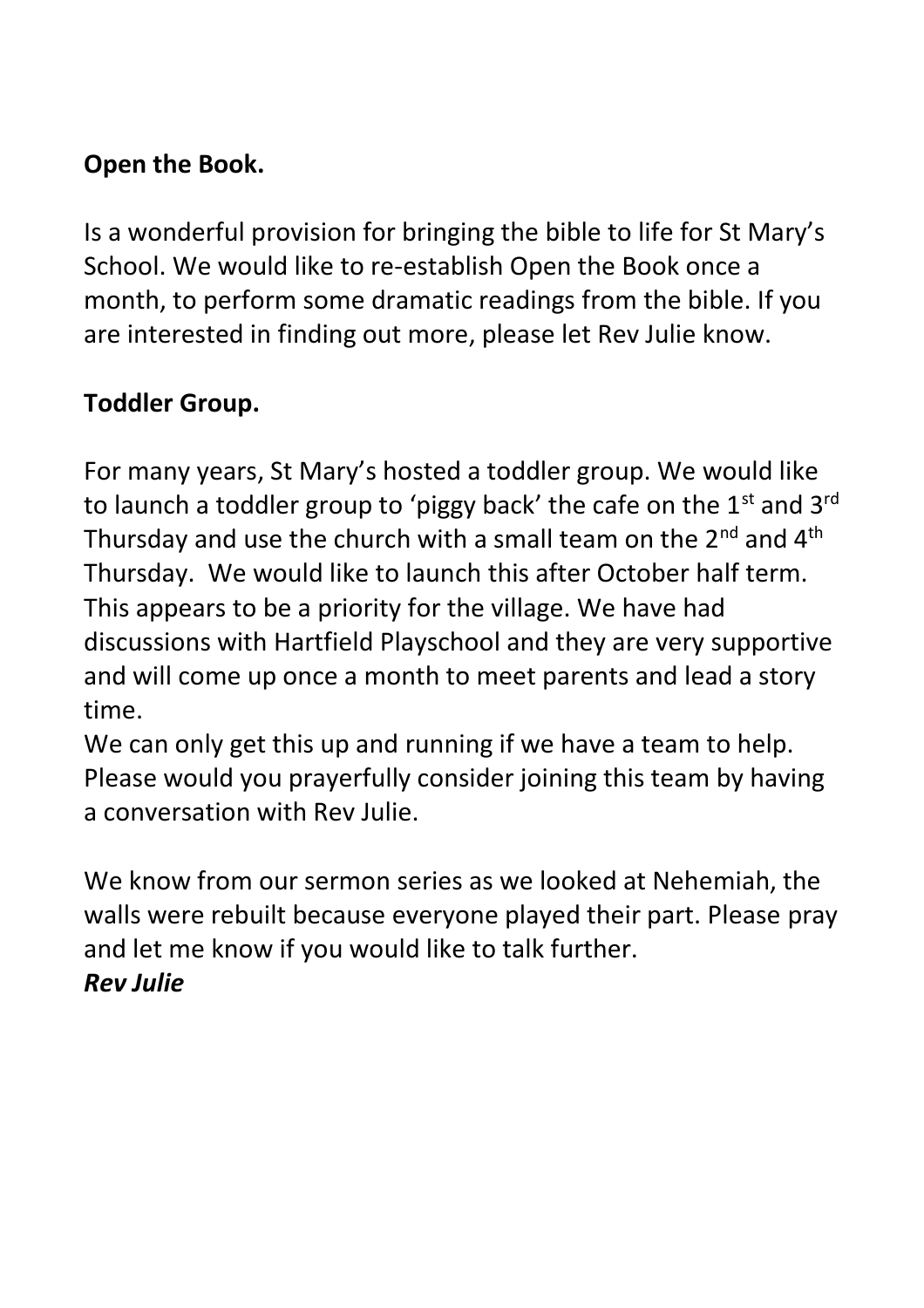# easyfundraising<br>feel good shopping

We're now registered with easyfundraising, which means you can help us for FREE. Over 4,000 shops and sites will donate to us when you use easyfundraising to

shop with them  $-$  at no extra cost to yourself! All you need to do is sign up and remember to use easyfundraising whenever you shop online. It's easy and completely FREE! These



donations really mount up, so please sign up to support us at:

https://www.easyfundraising.org.uk/causes/stmarythe virginchurchhartfield/?utm\_campaign=raisemore&utm\_content=en-n1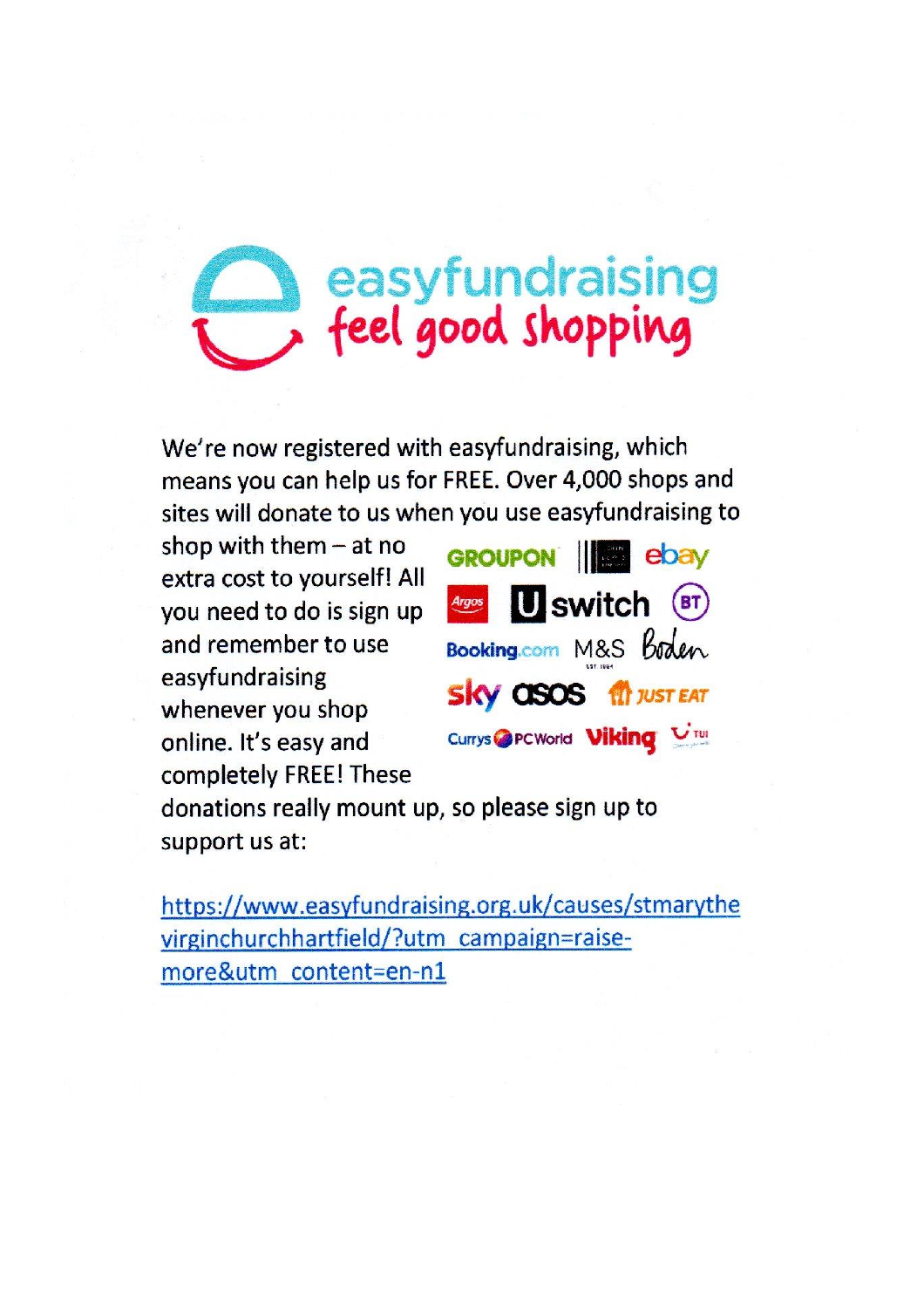# *Funerals*

The funeral of Jane Holland will take place at St Mary's on Friday 15th October at 11.00am followed by a burial in the churchyard.

The funeral of Anthony Shillingford will take place on Wednesday 20th October at 2.30pm at Holy Trinity Church.

### *Memorial Service*

 $\overline{\mathcal{O}}$ n  $\frac{1}{2}$ Loving

There will be a memorial service for Mick Neale at Chemory 11:15am on Sunday 7<sup>th</sup> November at St Mary's Church.

# *Remembrance Sunday*



On 14<sup>th</sup> November. Services at 10:45 in both churches.

### **Upcoming Services**

### **17th October**

Theme: What are we doing with God's World? 9.30am St Mary's – Holy Communion with Sunday Discoverers 11.00am Holy Trinity – Matins BCP

# **24th October**

Theme: Bible Sunday 9.30am St Mary's – Morning Worship. 11.00am Holy Trinity – Holy Communion BCP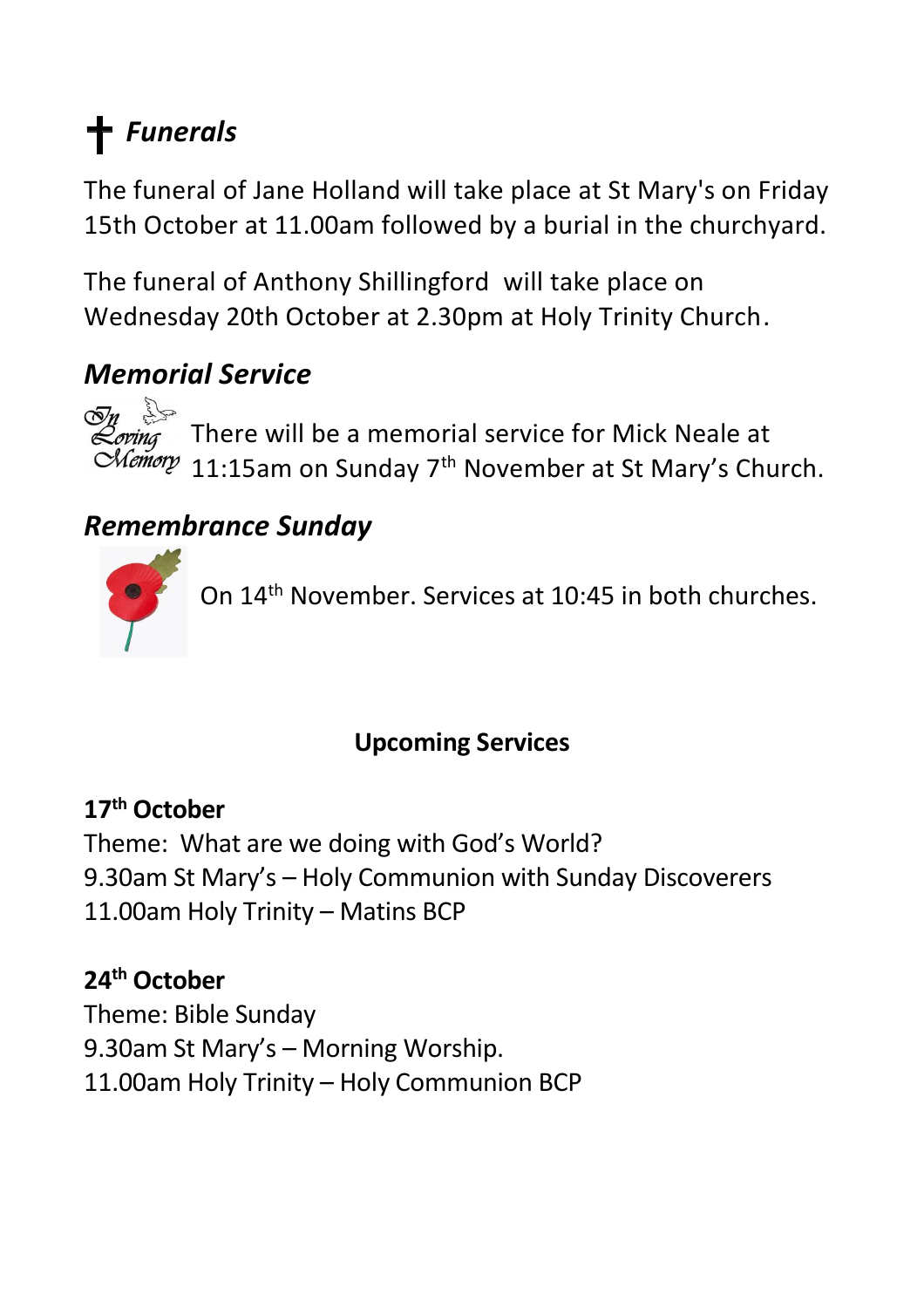### **31st October**

8am Said BCP Holy Communion at St Mary's Church 10am. Joint service of thanksgiving and praise at Holy Trinity.

### **7 th November**

9.30am St Mary's – Holy Communion 11.00am Holy Trinity – Matins BCP 6:30pm Holy Trinity – Choral Evensong



*For your diaries*

On 28th November at 10:00 am there will be a joint service at St Mary's led by the Bishop of Lewes, The Rt Revd Will Hazlewood. No service at Holy Trinity.